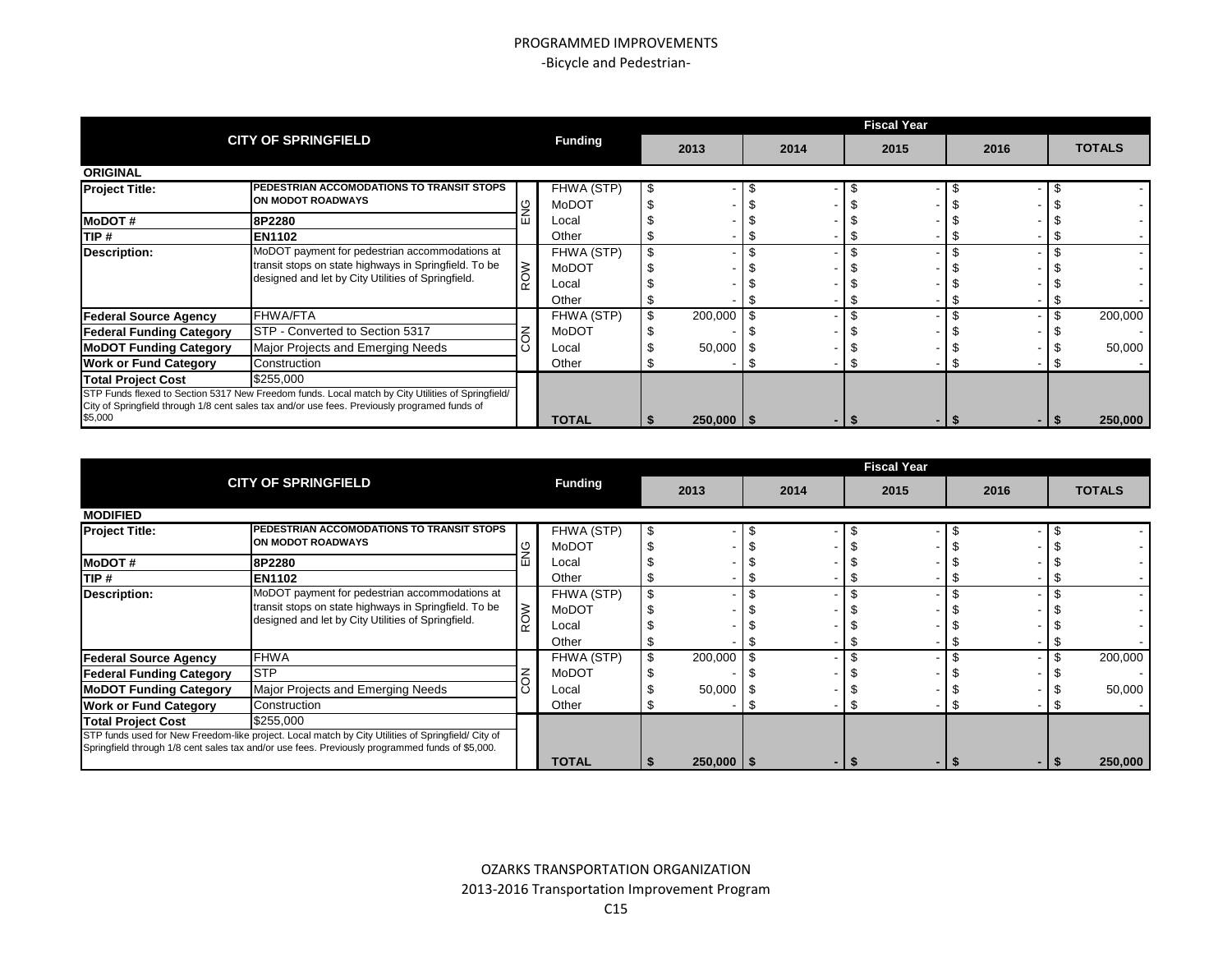# **FINANCIAL SUMMARY**

- Bicycle and Pedestrian -

#### **YEARLY SUMMARY**

| FY2013         |                                |             |                               |                           |            |                |                |                |                |       |            |     |              |
|----------------|--------------------------------|-------------|-------------------------------|---------------------------|------------|----------------|----------------|----------------|----------------|-------|------------|-----|--------------|
| <b>PROJECT</b> |                                |             | <b>Federal Funding Source</b> |                           |            |                |                |                | Local          | Other |            |     | <b>TOTAL</b> |
|                | Enhancement                    | <b>SRTS</b> | <b>RTP</b>                    | STP-U                     | <b>STP</b> |                |                |                |                |       |            |     |              |
| EN0808         | 489,600<br>\$                  | \$          |                               | \$                        |            |                |                | \$             | 122,400        | -\$   |            | \$  | 612,000      |
| EN0817         | \$<br>364,800                  | \$          |                               | \$                        |            | J.             |                | Ŝ.             | 159,440        | -\$   |            | \$  | 524,240      |
| EN0818         | \$<br>268,800                  | \$          |                               | \$                        |            |                | -              | S              | 74,603         | -\$   |            | \$  | 343,403      |
| EN1002         | \$                             |             |                               | \$<br>50,000              |            |                |                |                | 12,500         | -\$   |            | \$  | 62,500       |
| EN1101         | \$<br>534,000                  | \$          |                               | \$                        | 75,200     | \$             | 175,300        |                | 156,500        | -\$   |            | \$  | 941,000      |
| <b>EN1102</b>  | $\mathfrak{L}$                 | \$.         |                               | ۰.                        | 200,000    | $\mathfrak{S}$ |                | $\mathcal{L}$  | 50,000         | l \$  |            |     | 250,000      |
| EN1111         | \$<br>-                        | \$          |                               | 200,000<br>\$             |            |                | -              |                | 178,286        | -\$   | 2,500      | -\$ | 380,786      |
| EN1112         | \$<br>219,840                  | \$          |                               | \$                        |            |                |                |                | 237,043        | -\$   |            |     | 456,883      |
| EN1113         | \$<br>216,000                  | \$          |                               | S                         |            |                |                |                | 54,000         | -\$   |            |     | 270,000      |
| <b>TOTAL</b>   | $2,093,040$ \$<br>$\mathbb{S}$ |             | \$<br>$\blacksquare$          | $\mathfrak{L}$<br>250,000 | 275,200    | $\mathfrak{S}$ | 175,300        | $\mathfrak{L}$ | $1,044,772$ \$ |       | $2,500$ \$ |     | 3,840,812    |
|                |                                |             |                               |                           |            |                |                |                |                |       |            |     |              |
| FY2014         |                                |             |                               |                           |            |                |                |                |                |       |            |     |              |
| <b>PROJECT</b> |                                |             | <b>Federal Funding Source</b> |                           |            |                | <b>MoDOT</b>   |                | Local          |       | Other      |     | <b>TOTAL</b> |
|                | Enhancement                    | <b>SRTS</b> | <b>RTP</b>                    | STP-U                     | <b>STP</b> |                |                |                |                |       |            |     |              |
|                | \$<br>$\sim$                   | \$          | \$                            | \$                        | \$         | \$             | $\blacksquare$ | \$             | $\,$ $\,$      | \$    |            | \$  | $\sim$       |

#### **FY2015**

| <b>PROJECT</b> |                    |             | <b>Federal Funding Source</b> | <b>MoDOT</b> | Local           | Othe | <b>TOTAL</b> |  |  |
|----------------|--------------------|-------------|-------------------------------|--------------|-----------------|------|--------------|--|--|
|                | <b>Enhancement</b> | <b>SRTS</b> | <b>RTF</b>                    | STP-U        | $\sim$ TI<br>o. |      |              |  |  |
| None           |                    |             |                               |              |                 |      |              |  |  |
| <b>TOTAL</b>   |                    |             |                               |              |                 |      |              |  |  |

TOTAL \$ - \$ - \$ - \$ - \$ - \$ - \$ - \$ - \$ -

### **FY2016**

| <b>PROJECT</b> |             |             | Federal Funding Source | <b>MoDOT</b> | Local           | Other | <b>TOTAL</b> |  |  |
|----------------|-------------|-------------|------------------------|--------------|-----------------|-------|--------------|--|--|
|                | Enhancement | <b>SRTS</b> | <b>RTF</b>             | STP-U        | $\sim$ TE<br>o. |       |              |  |  |
|                |             |             |                        |              |                 |       |              |  |  |
| <b>TOTAL</b>   |             |             |                        |              |                 |       |              |  |  |

|                |             |           |             | <b>Federal Funding Source</b> | <b>MoDOT</b> | Local            | Other   | <b>TOTAL</b> |       |           |
|----------------|-------------|-----------|-------------|-------------------------------|--------------|------------------|---------|--------------|-------|-----------|
|                | Enhancement |           | <b>SRTS</b> | <b>RTP</b>                    | STP-U        | <b>CTD</b><br>JІ |         |              |       |           |
| <b>TOTAL</b>   |             |           |             |                               |              |                  |         |              |       |           |
| <b>PROGRAM</b> |             | 2,093,040 |             |                               | 250,000.00   | 137,600          | 175,300 | 1,044,772    | 2,500 | 3,703,212 |